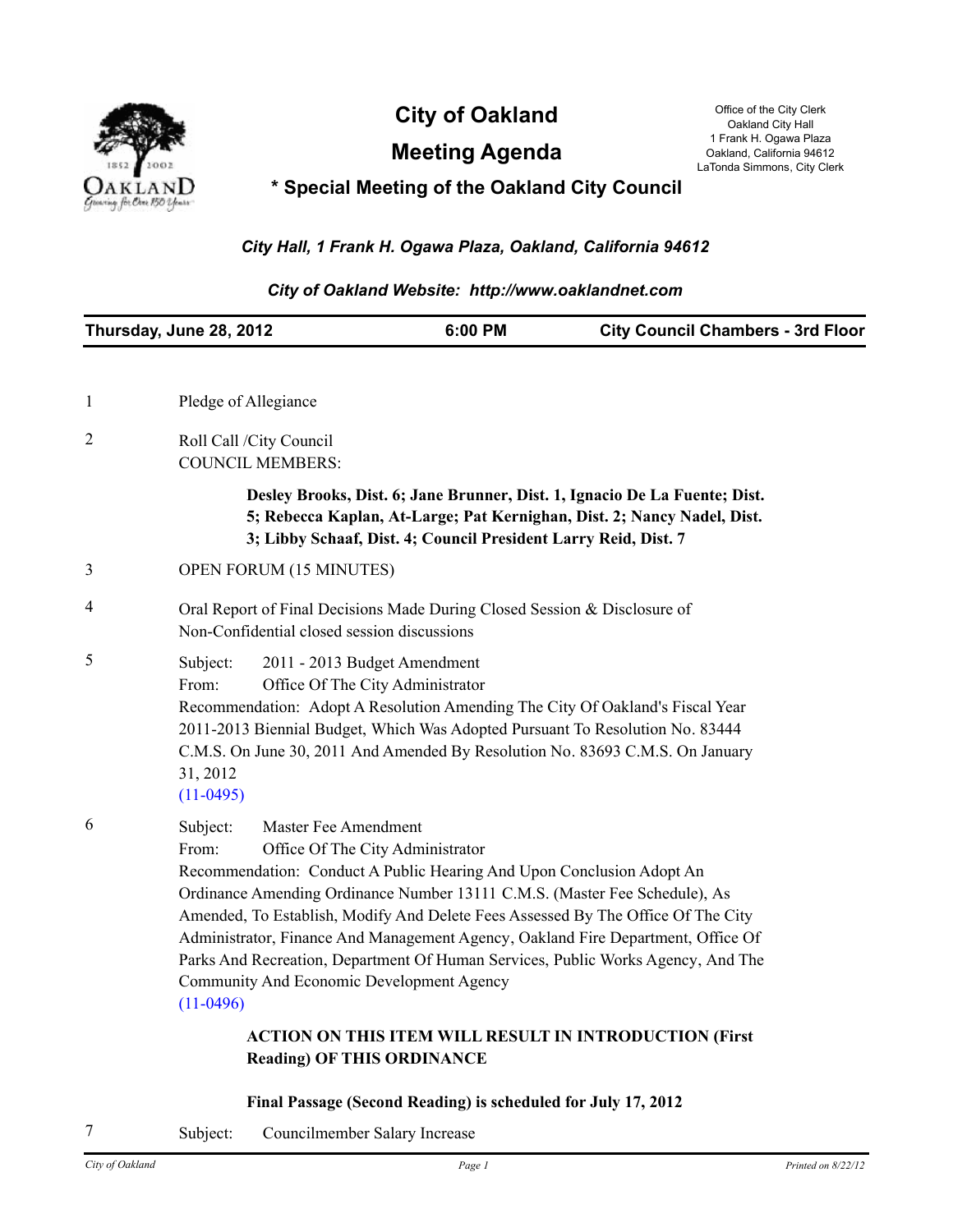From: Councilmember Schaaf Recommendation: Adopt A Resolution Declining To Accept The Public Ethics Commission-Approved 2.1% Increase In The Salary For The Office Of Councilmember [\(11-0587\)](http://oakland.legistar.com/gateway.aspx?M=L&ID=21442)

## **This item was scheduled at the Special City Council Meeting of June 18, 2012**

## 8 NUMBER NOT USED

9 Subject: Sale Of Pension Obligation Bonds From: Finance And Management Agency Recommendation: Adopt The Following Pieces Of Legislation:

> 1) An Ordinance Authorizing The Issuance And Sale Of City Of Oakland, California Taxable Pension Obligation Bonds, Series 2012 For The City Of Oakland Police And Fire Retirement System (PFRS) And Approving Certain Related Matters; And [TITLE CHANGE] [\(11-0431\)](http://oakland.legistar.com/gateway.aspx?M=L&ID=21194)

## **ACTION ON THIS ITEM WILL RESULT IN FINAL PASSAGE (Second Reading) OF THIS ORDINANCE**

**Introduction (First Reading) was passed on June 19, 2012; 5 Ayes, 3 No - Brunner, De La Fuente, Schaaf**

#### **Continuation of Open Forum**

#### **Adjournment**

Americans With Disabilities Act

If you need special assistance to participate in Oakland City Council and Committee meetings please contact the Office of the City Clerk. When possible, please notify the City Clerk 48 hours prior to the meeting so we can make reasonable arrangements to ensure accessibility. Also, in compliance with Oakland's policy for people with environmental illness or multiple chemical sensitivities, please refrain from wearing strongly scented products to meetings.

Office of the City Clerk - Agenda Management Unit Phone: (510) 238-3226 Fax: (510) 238-6699 Recorded Agenda: (510) 238-2386 Telecommunications Display Device: (510) 839-6451 [\(TTD\)](http://oakland.legistar.com/gateway.aspx?M=L&ID=6787)

> **MATERIALS RELATED TO ITEMS ON THIS AGENDA SUBMITTED TO THE CITY COUNCIL AFTER DISTRIBUTION OF THE AGENDA PACKETS MAY BE VIEWED IN THE OFFICE OF THE CITY CLERK, 1 FRANK H. OGAWA PLAZA, 1ST AND 2ND FLOOR, OAKLAND, CA 94612 FROM 8:30AM TO 5:00PM**